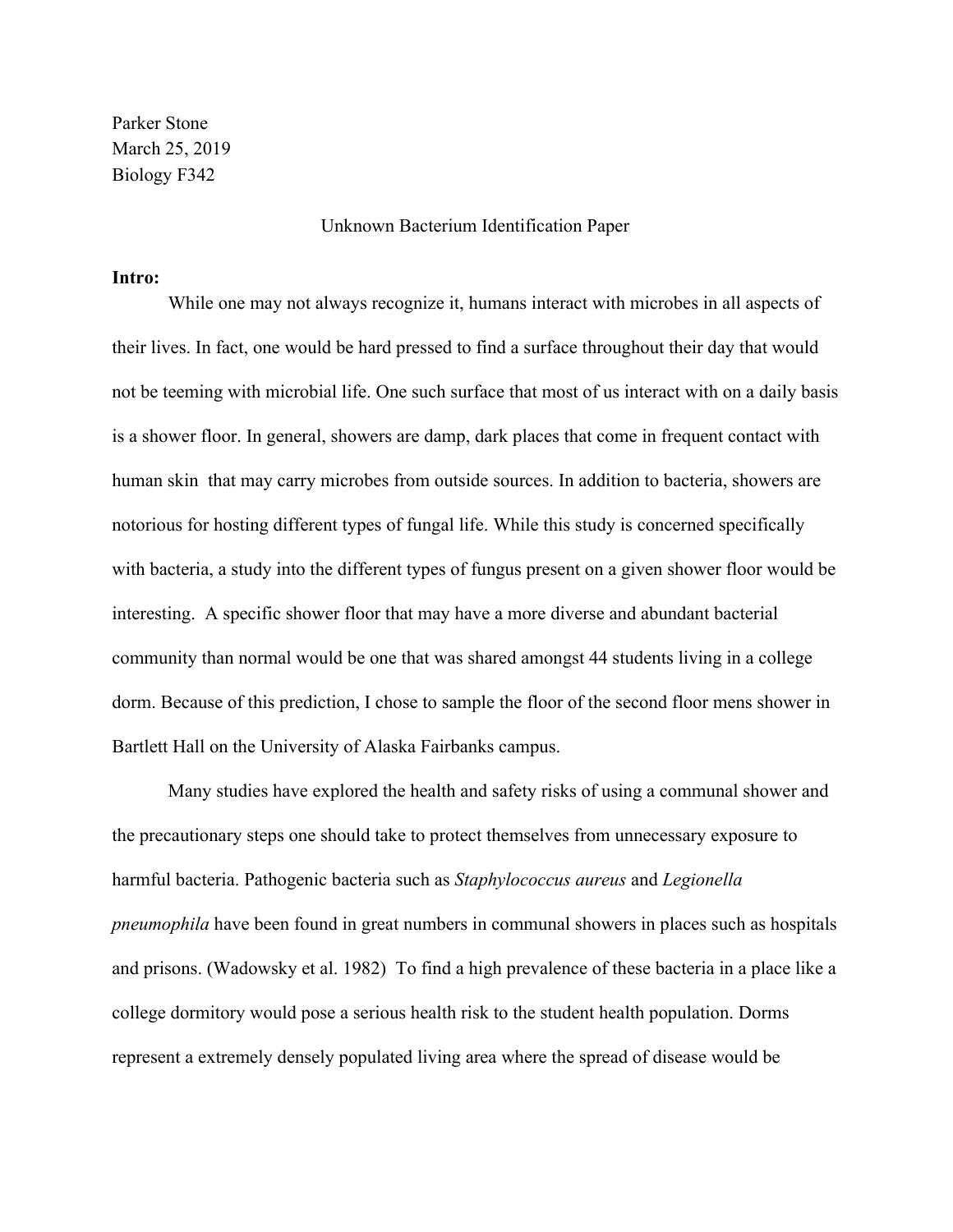extremely easy. By sampling from the Bartlett Hall shower, and isolating a pure culture, I hope to identify a specific strain of bacteria found in a dorm shower. Depending on the strain identified, the information gained from my experiment could help one better access the health risks associated with communal showers.

#### **Methods:**

The original sample was taken by swabbing the dorm shower floor with a sterile disposable swab and streaking it onto a tryptic soy agar (TSA) plate. Next the plate was sealed with parafilm to protect it from contamination and placed in a dark room temperature environment to grow for a week. After a week, many different types of bacterial colonies were present on the medium. One was chosen and used to restreak a new TSA plate. The second plate was then moved to a 37℃ incubator to stimulate faster growth. Over the course of another week a specific colony was chose and restreaked 3 times until a pure culture was formed. From there the pure culture was moved from the agar plate in a liquid medium of tryptic soy broth (TSB).

 After week of growth in the liquid culture, the bacteria was used for DNA extraction. The DNA extraction was accomplished by using the PowerSoil DNA extraction kit and the kit's accompanying procedure. Once the DNA had successfully been extracted the 16s mRNA gene was sequenced using the University of Alaska Fairbanks miSeq DNA sequencer. The sequences were then analyzed using the online DNA analyzing software PATRIC and Kaiju.

In addition to genetic analysis of the bacterial sample, a series of physiological tests were performed. The isolate was subjected to a Gram stain in order gain more information about the structure of its cell wall and membrane. Determining if a bacteria is Gram negative or positive is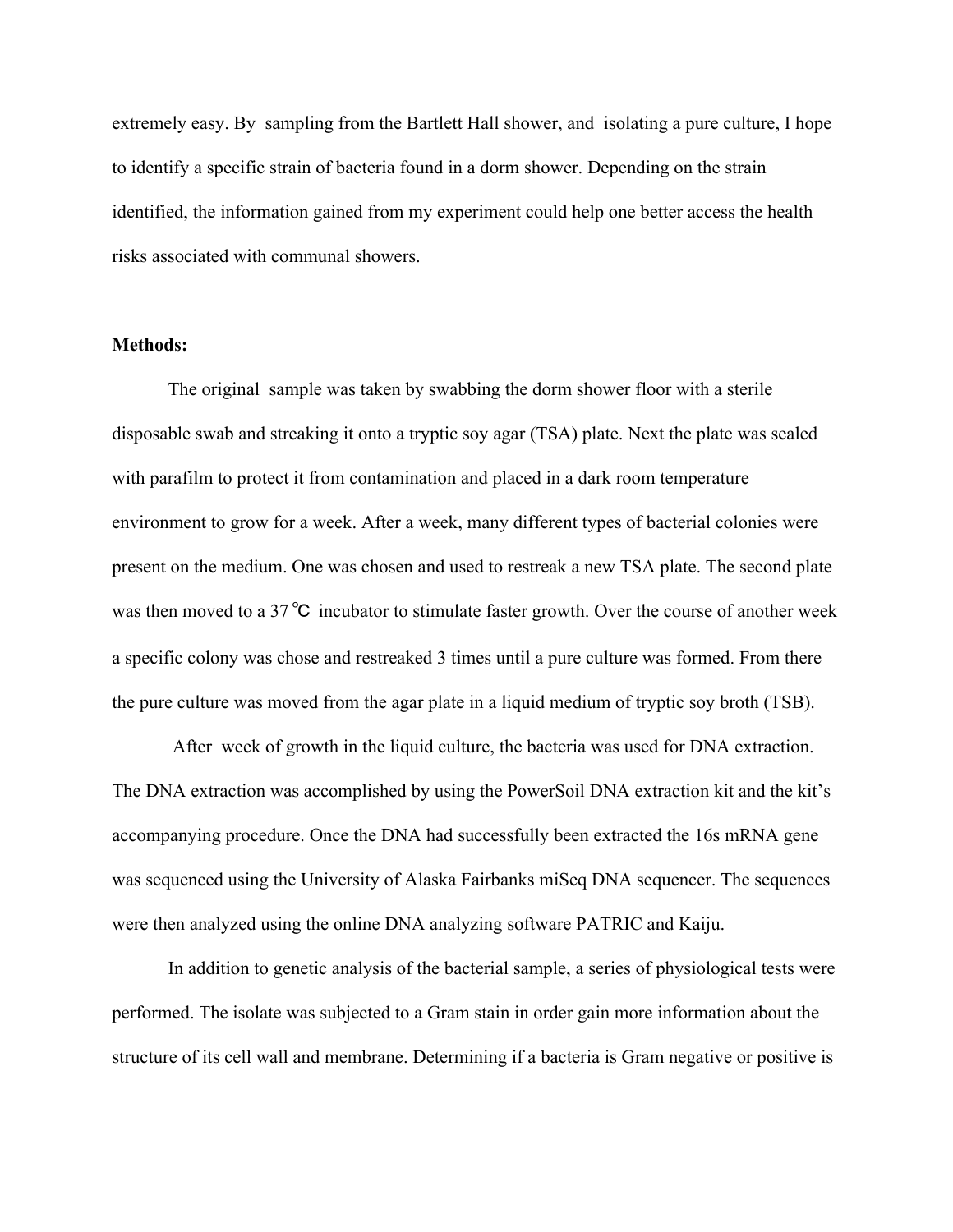also one of the most useful classifying tools. Oxidase and catalase tests were also performed to test for presence of the cytochrome *c* oxidase and catalase enzymes and gain information on the metabolic pathways used by the bacteria. The oxidase test was done using an Oxidase Test Strip, while the presence of catalase was determined by exposing the isolate to hydrogen peroxide. Finally the API test strip Coryne was used to perform various physiological tests at once. API strips are used to determine physiological traits such as glucose metabolism, the presence of urea, and lactose metabolism. The Coryne strip specifically is meant for bacteria that are gram positive, rod shaped, and test positive for catalase. Finally, the isolate was grown on both Eosin Methylene Blue (EMB) and MacConkey (MAC) agars. EMB agar selects for gram negative bacteria, while differentiating lactose and sucrose fermenters. MAC agar also selects for gram negatives, while differentiating between lactose and peptone fermenters.

## **Results**

#### Physiological Tests

Once the microorganism was isolated it grew best within the 37℃ incubator on a TSA plate. The isolate grew in circular colonies across the entire plate. Colonies were observed to be off white in color with little shine or height above the agar.

| Test     | Result   | Test                        | Result      |  |
|----------|----------|-----------------------------|-------------|--|
| Gram     | $\,+\,$  | Penicillin Resistance       | Susceptible |  |
| Oxidase  | -        | Gentamicin<br>Resistance    | Susceptible |  |
| Catalase | $\,{}^+$ | <b>Oxacillin Resistance</b> | Susceptible |  |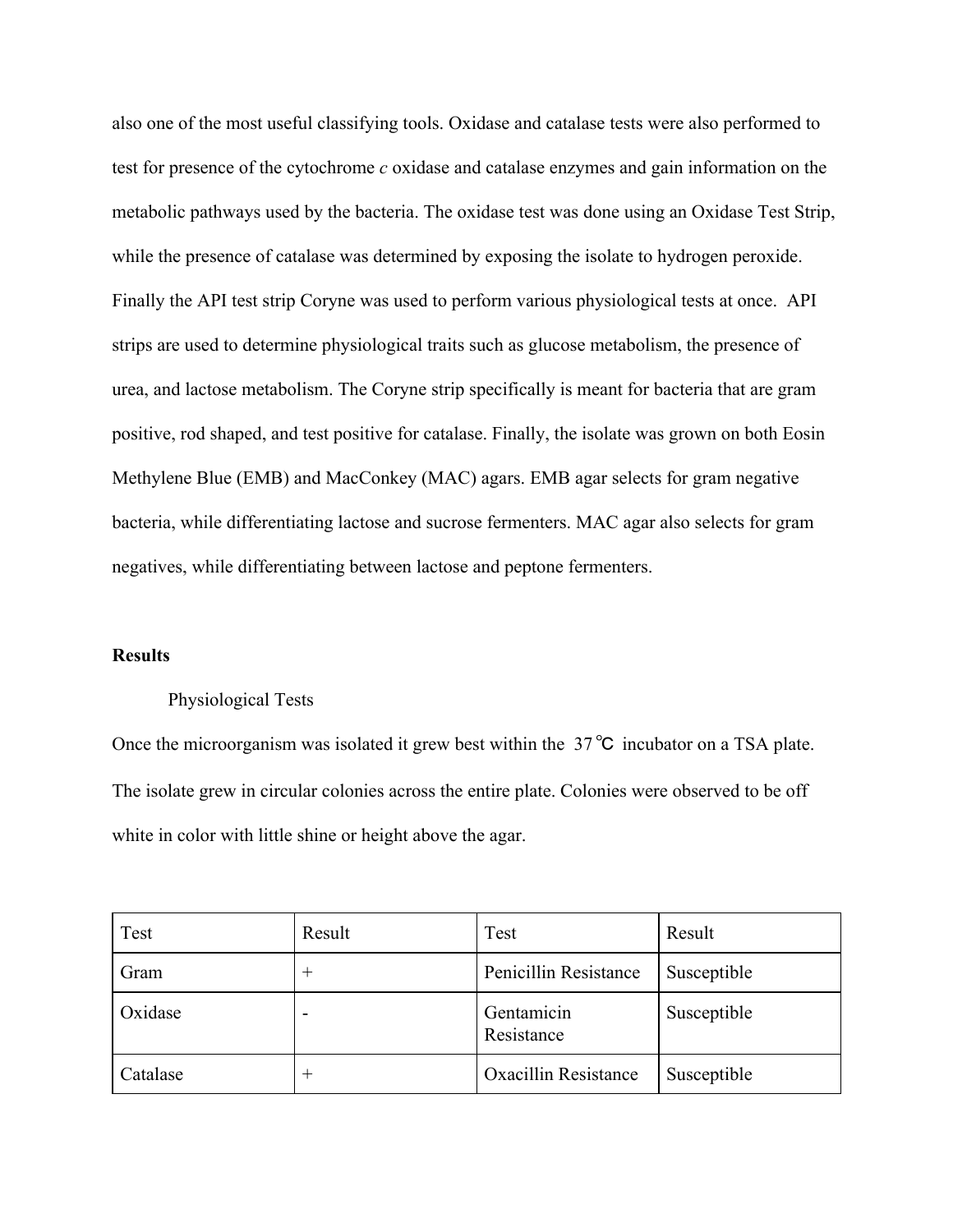| Thio                       | Facultative aerobe | Vancomycin<br>Resistance  | Resistant   |
|----------------------------|--------------------|---------------------------|-------------|
| Piperacillin<br>Resistance | Susceptible        | Amikacin Resistance       | Susceptible |
| Tobramycin<br>Resistance   | Resistant          | Clindamycin<br>Resistance | Susceptible |

Table 1. Physiological Test Overview

Table one shows the results of various physiological tests performed on my isolate, as well as the results of eight antibiotic resistance tests.

| <b>Test</b> | <b>Result</b>            | <b>Test</b>      | <b>Result</b>            | <b>Test</b> | <b>Result</b> |
|-------------|--------------------------|------------------|--------------------------|-------------|---------------|
| <b>NIT</b>  | $^{+}$                   | $\beta$ GLU      | $\overline{\phantom{0}}$ | <b>RIB</b>  | -             |
| <b>PYZ</b>  | inconclusive             | $\beta$ NAG      | $\overline{\phantom{a}}$ | <b>XYL</b>  | -             |
| <b>PYRA</b> | $\overline{\phantom{0}}$ | <b>ESC</b>       | $\overline{\phantom{0}}$ | <b>MAN</b>  | -             |
| PAL         | $^{+}$                   | <b>URE</b>       | $^{+}$                   | <b>MAL</b>  | -             |
| $\beta GUR$ |                          | <b>GE1</b>       | $\overline{\phantom{a}}$ | <b>LAC</b>  | -             |
| $\beta$ GAL | $^{+}$                   | $\boldsymbol{0}$ | $\overline{\phantom{0}}$ | <b>SAC</b>  | -             |
| aGLU        | -                        | <b>GLU</b>       | $\overline{\phantom{0}}$ | <b>GLYG</b> | -             |

Table 2. Coryne API Test Strip results

Table 2 shows the results from a Coryne API Test Strip. Some tests within the strip resulted in an inconclusive outcome.

Data from the EMB and MAC selective agars was discarded due to contamination of the plates by a foreign colony.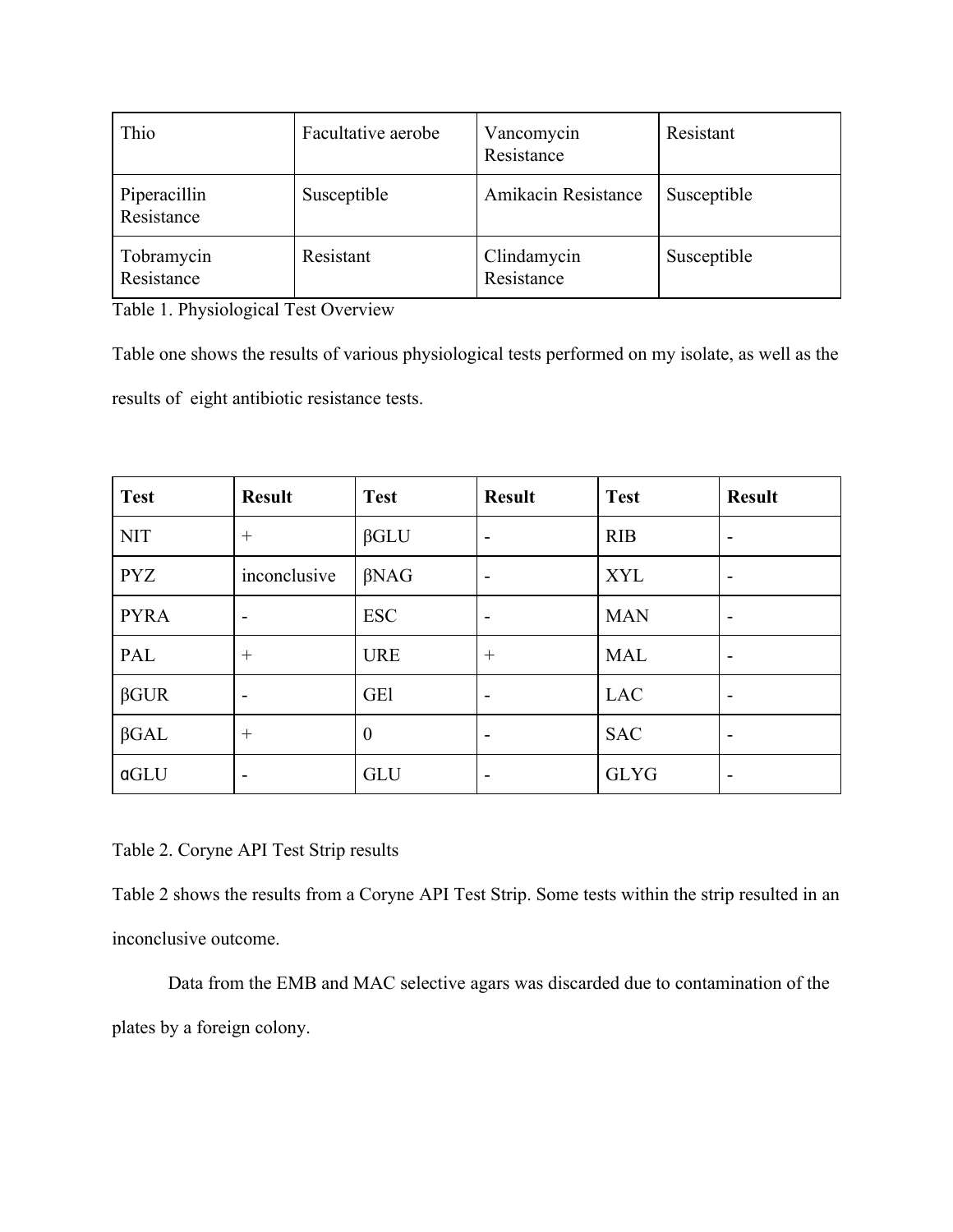

## Figure 1. Krona genetic analysis summary

Krona summarized the isolates genetic data into a taxonomical pie chart. The chart shows the percent makeup of each taxonomic group present in the DNA that was sequenced. The largest individual species present was Bacillus cereus at 38% while the most prevalent family was Bacillus cereus group at 59%.

# **Discussion**

After analyzing all of the experimental results from both the physiological and genetic tests I concluded that in all likelihood my unknown isolate was in fact Bacillus cereus. Bacillus cereus is a Gram positive, spore forming, rod shaped bacteria. It is also a facultative aerobe and is capable of producing Catalase (Bottone, 2010). While an endospore stain was not performed,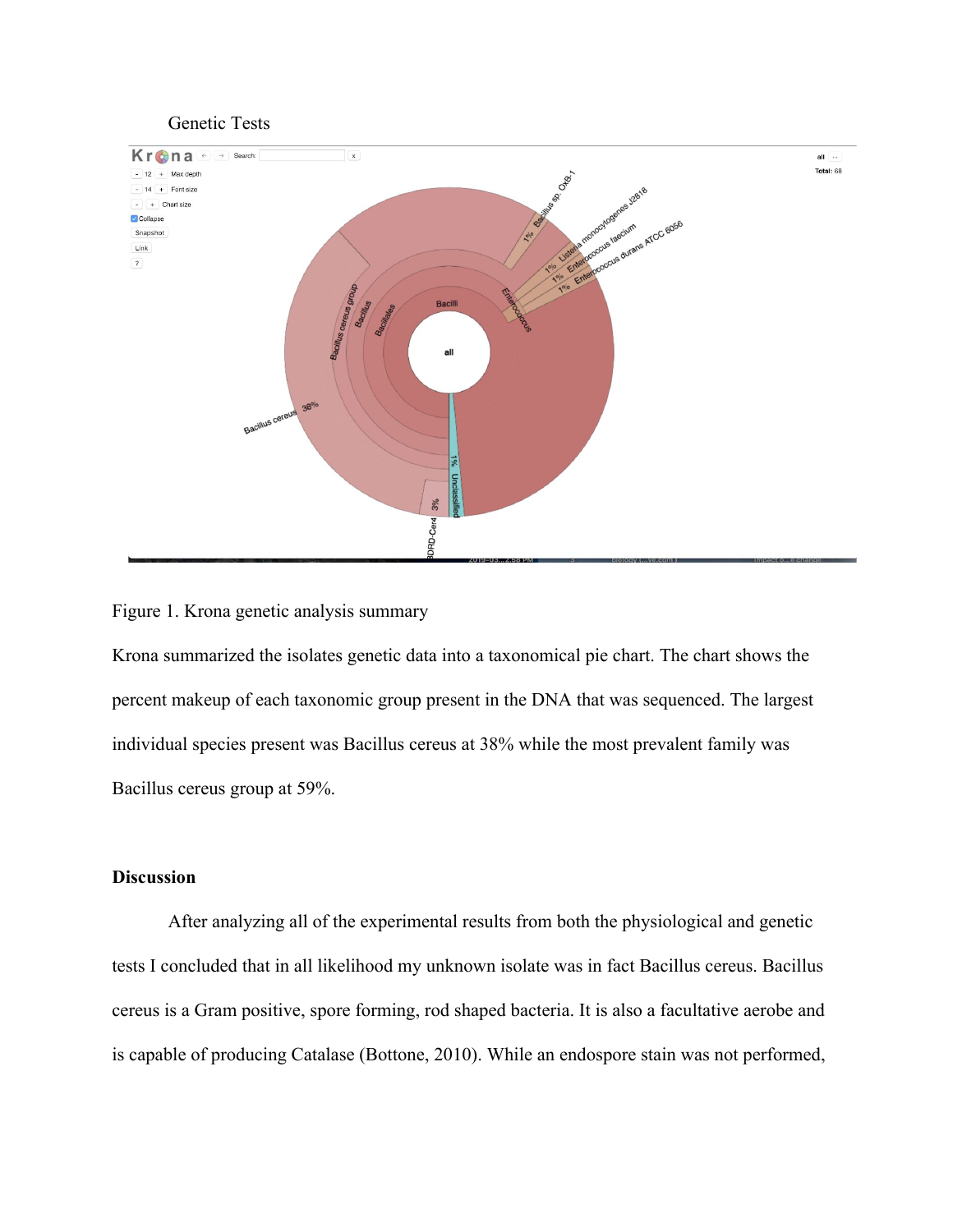all other results are substantiated by the physiological tests that were performed. The API test strip test results did not match an online database of API strips that included Bacillus cereus. However, the database tested Bacillus cereus on the 20E test strip, while I used the Coryne API strip. By using the Coryne strip my results may have been significantly skewed.

Bacillus cereus refers to the species that I was able to isolate and identify as well as a larger family of seven different microbes. The closest relative to the species Bacillus cereus is Bacillus anthracis. Bacillus cereus is most often found naturally in soils or freshwater (Granum 2005). From these sources it has been known to infect humans through contaminated food or water. Based on this knowledge, the habitat that my isolate was taken from is not surprising. A shower floor could potentially collect bacteria from many other places people have walked, including various soils. In addition, a shower has a constant supply of fresh water. Within humans, Bacillus cereus is most often known to infect the gastrointestinal tract and cause severe diarrhea (Granum 2005). Bacillus cereus infections are commonly contracted through food poisoning, as its spores are extremely hard to remove and do not die during common sterilization methods such as pasteurization (Fratamico et al. 2010).

While it is not likely that someone will be eating food found on the shower floor, the risk of infection by Bacillus cereus is still high. Someone may have an open wound that comes in contact with the floor, or unknowingly transfer the bacteria from a surface to their mouth by some other mean. Shower shoes should be recommended to anyone using a public shower in order to reduce contact with an infected surface. One may also consider showering directly after the showers receive their daily cleaning. Future studies may include the characterization of all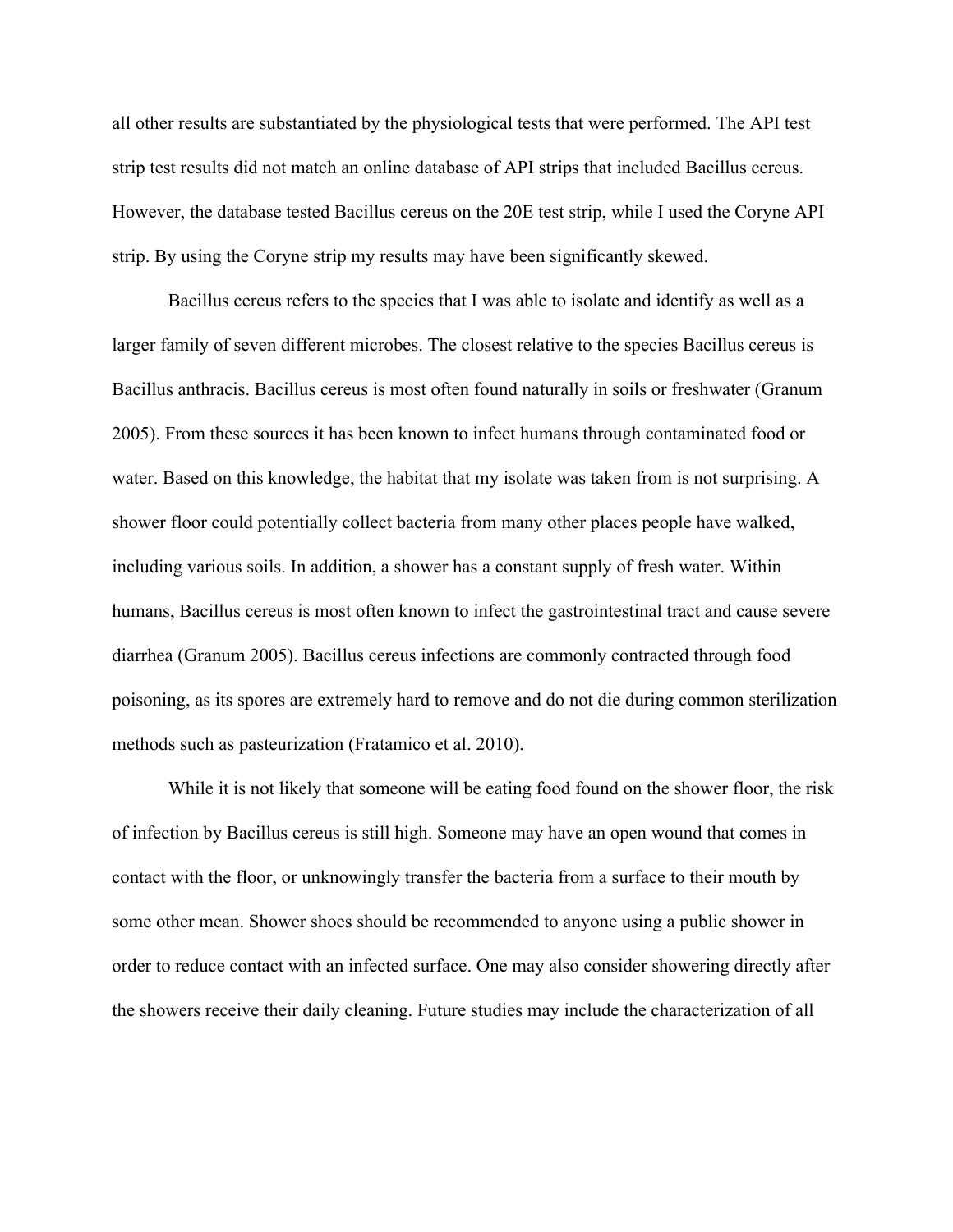microbes grown from the original streak, or perhaps the comparison of shower microbiomes across gender.